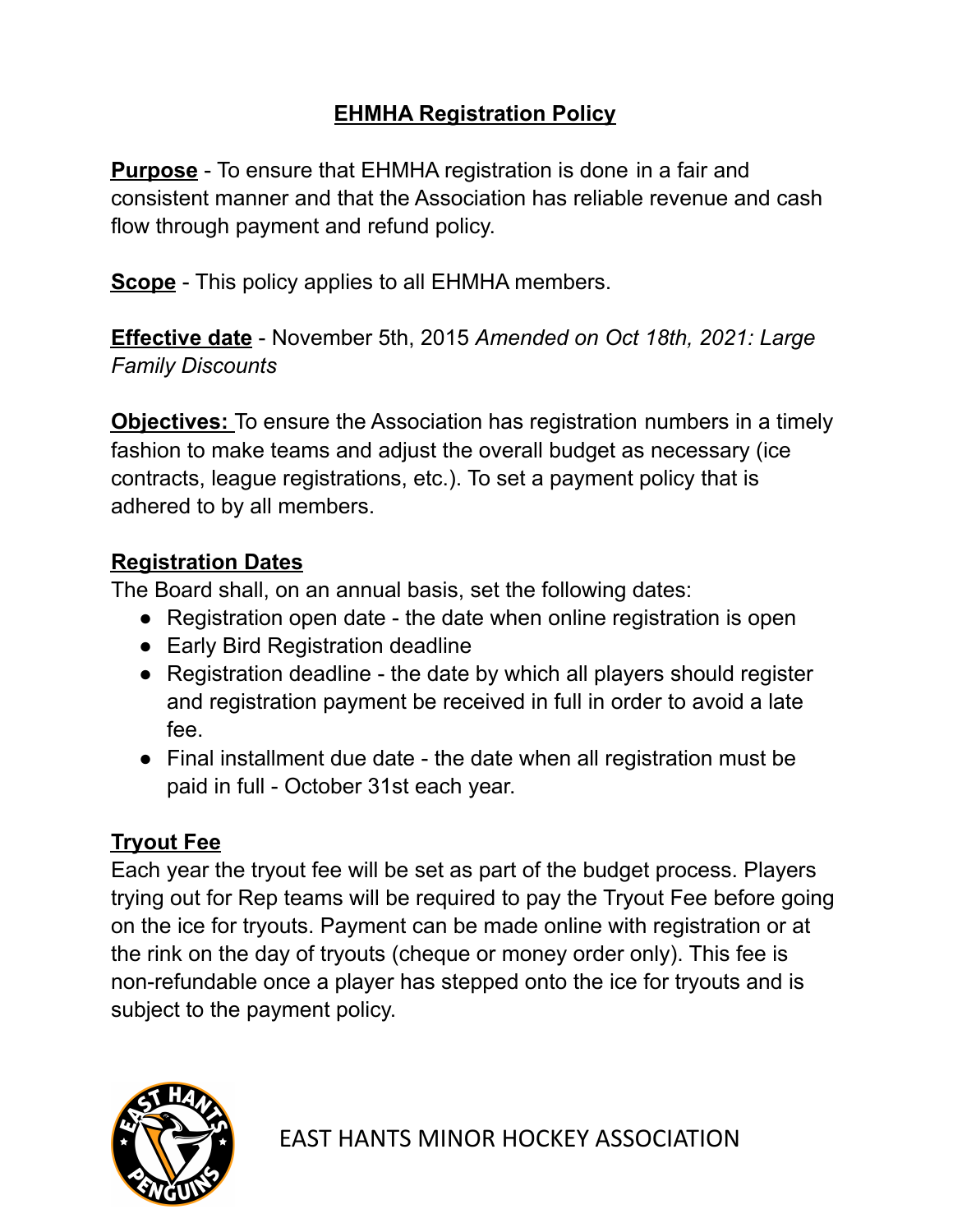### **Late Fee**

To bring predictability and improved planning to the evaluation process, the Board may set a late fee and the VP Administration will set the date after which it applies. Players who register in the EHMHA database, either online or through the Registrar, before this deadline will not be subject to the late fee. This fee does not apply to new members to EHMHA, to any U7 Program registrations, and to players who have been involved in a tryout process elsewhere who wish to return to EHMHA to play (proof of process participation must be demonstrated to the registrar to have the fee waived).

#### **Early Bird Registration**

At the discretion of the Board, the Board may set an Early Bird Registration deadline. Players who register and pay in full by this deadline will be entered into a draw for a free registration or partial registration. The player whose name is chosen will receive their prize (not including try-out fee) by way of payment towards the current year.

#### **Large Family Discount**

The Large Family Discount will apply to the 2nd and subsequent registrations of children in the same family. Same family will be determined by the sharing of a parent or legal guardian. The Association reserves the right to request proof of relationship (birth certificate, guardianship, etc.) where the discount has been requested. The Large Family Discount is 25% of the lowest registrations first and applies to core registration only. The tryout fee will not be discounted 25%.

### **Third Party Assistance**

**Sipekne'katik Sports Assistance** - The EHMHA will work with the Community and Youth Recreation Coordinator to collect the Kids Sport contribution for members of the Sipekne'katik community. Where a Large Family Discount leaves a registration at less than the Band commitment, EHMHA will request only enough to cover the discounted registration. Excess contribution will not be allocated to a sibling and will be returned to the Band.



EAST HANTS MINOR HOCKEY ASSOCIATION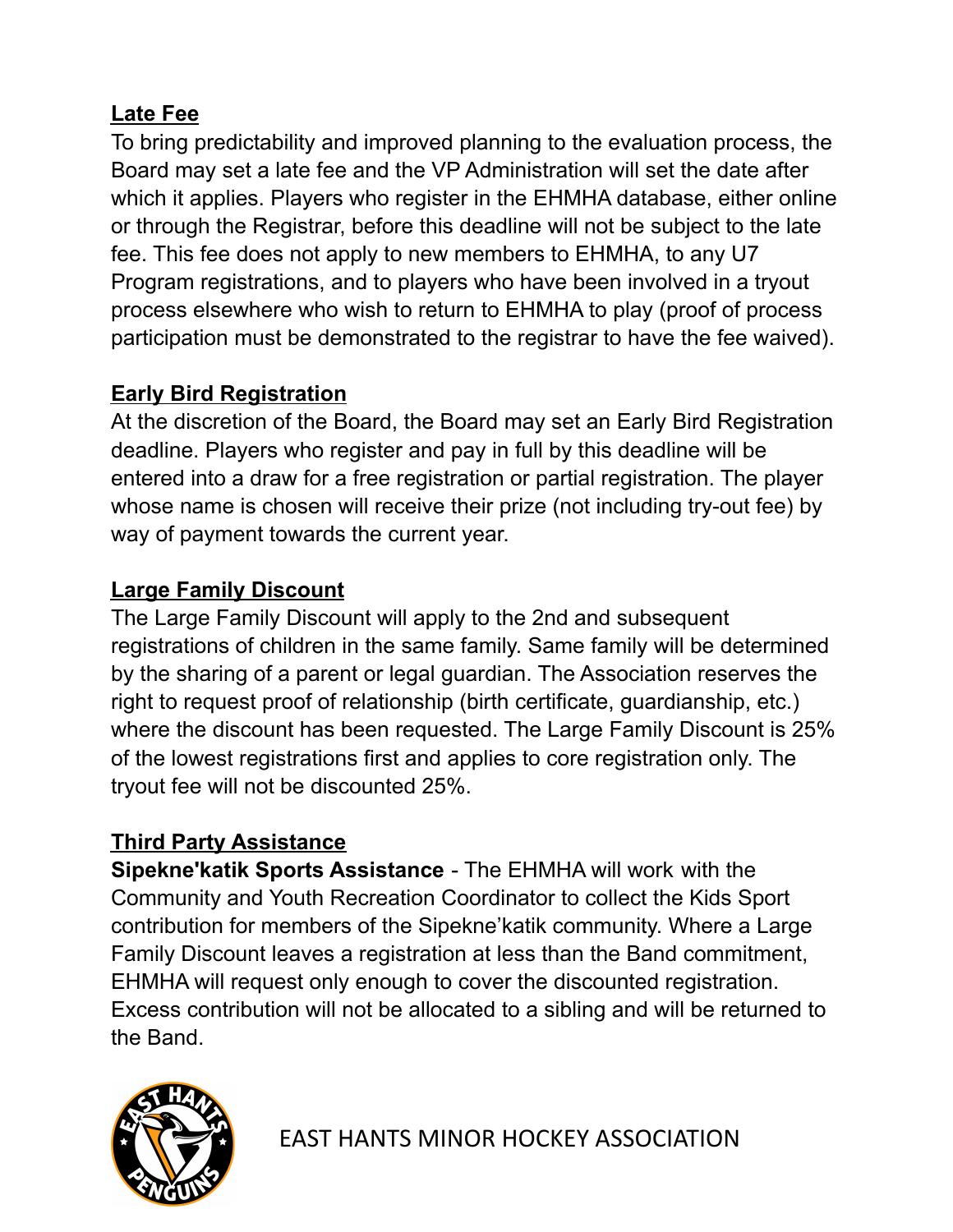**Sport Funding Agencies** - Families who have applied for financial assistance will be asked to provide copies of the documentation. EHMHA will work with outside funding agencies to process assistance cheques as part of a payment arrangement with the member family.

### **Payment Policy**

Adherence to the payment policy is mandatory for the timely collection of fees.

Late payments, no payments and cheques that are returned Non-Sufficient Funds (NSF) will result in the player not being allowed on the ice until payment arrangements have been made or until the payments have been received by / paid to the Association.

### **Payments:**

- No player will be allowed on the ice, including tryouts, until at least 50% of their registration payment is paid in full.
- No player will be allowed on the ice for tryouts unless their Tryout Fee is paid in full.
- Payments for registration are due in full at registration or they can be spread out into two installments.
- The first installment must be equal to at least 50% of the base registration fee plus the full tryout fee (if applicable). If choosing the two installment option, final payment must be submitted to EHMHA before October 31st, dated on or before October 31st.
- Any payment received that is returned NSF shall be replaced with a certified cheque or money order within 3 business days.
- The Association is not responsible for any cash payments made to any staff, any member of the Executive or Board or those left unattended in any mailbox or other space. The Association transacts by cheque, credit card or money order payments. Transactions that warrant cash payment will be at the discretion of the Treasurer and will be supported by official receipt.